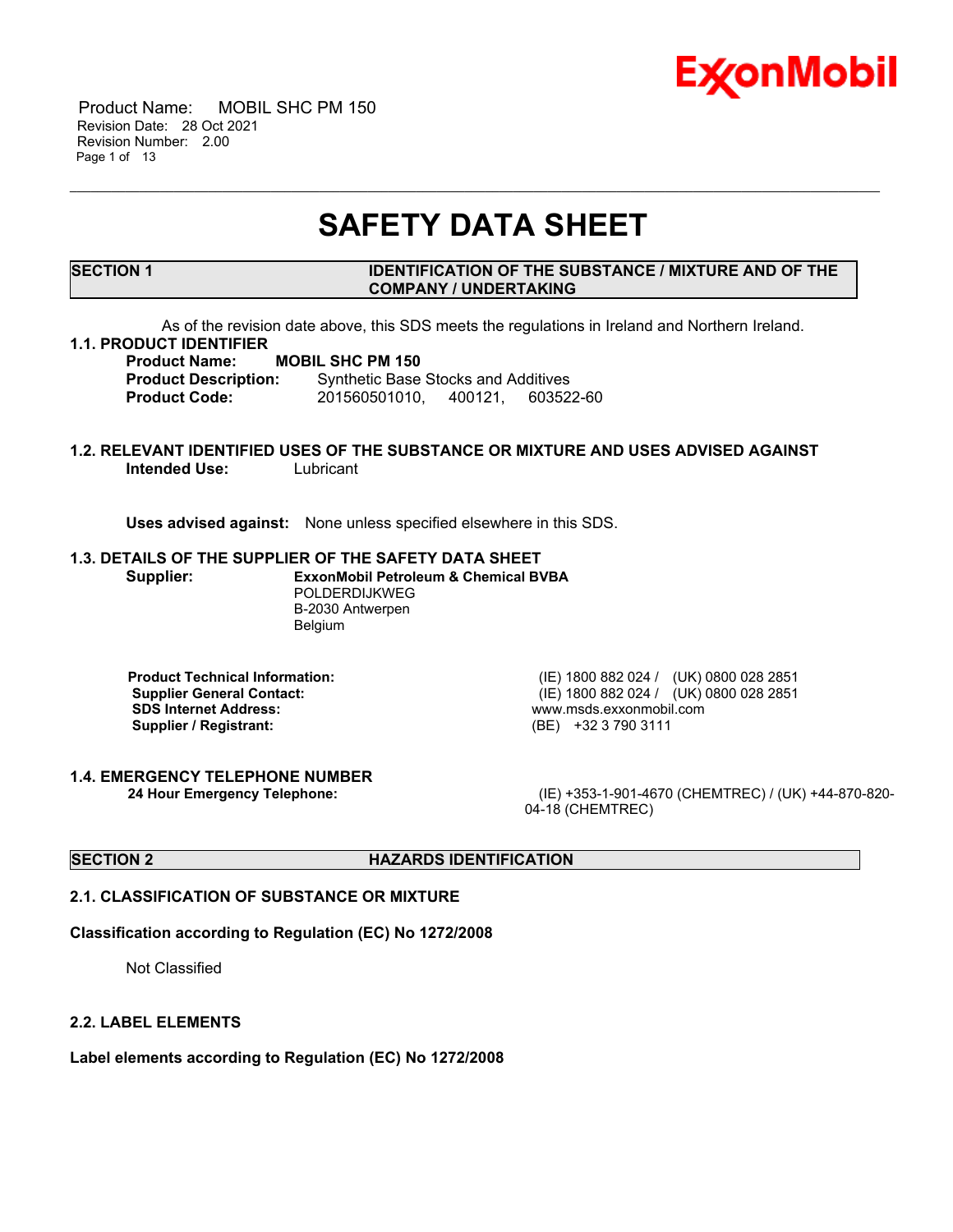

 Product Name: MOBIL SHC PM 150 Revision Date: 28 Oct 2021 Revision Number: 2.00 Page 2 of 13

#### **Hazard Statements:**

#### Supplemental:

EUH210: Safety data sheet available on request. EUH208: Contains: CALCIUM SULPHONATE May produce an allergic reaction.

\_\_\_\_\_\_\_\_\_\_\_\_\_\_\_\_\_\_\_\_\_\_\_\_\_\_\_\_\_\_\_\_\_\_\_\_\_\_\_\_\_\_\_\_\_\_\_\_\_\_\_\_\_\_\_\_\_\_\_\_\_\_\_\_\_\_\_\_\_\_\_\_\_\_\_\_\_\_\_\_\_\_\_\_\_\_\_\_\_\_\_\_\_\_\_\_\_\_\_\_\_\_\_\_\_\_\_\_\_\_\_\_\_\_\_\_\_

# **2.3. OTHER HAZARDS**

#### **Physical / Chemical Hazards:**

No significant hazards.

#### **Health Hazards:**

High-pressure injection under skin may cause serious damage. Excessive exposure may result in eye, skin, or respiratory irritation.

#### **Environmental Hazards:**

No significant hazards.Material does not meet the criteria for PBT or vPvB in accordance with REACH Annex XIII.

# **SECTION 3 COMPOSITION / INFORMATION ON INGREDIENTS**

**3.1. SUBSTANCES** Not Applicable. This material is regulated as a mixture.

# **3.2. MIXTURES**

This material is defined as a mixture.

### **Reportable hazardous substance(s) complying with the classification criteria and/or with an exposure limit (OEL)**

| <b>Name</b>                                                             | CAS#       | EC#       | <b>Registration#</b> | <b>Concentration</b> | <b>GHS/CLP</b><br>classification                                                                   |
|-------------------------------------------------------------------------|------------|-----------|----------------------|----------------------|----------------------------------------------------------------------------------------------------|
| BENZENE, MONO-C15-36-BRANCHED<br>ALKYL DERIVS C24-RICH                  | 90171-05-4 | 290-544-7 | <b>POLYMER</b>       | $20 - 530%$          | Aquatic Chronic 4 H413                                                                             |
| CALCIUM BIS(DI C8-C10, BRANCHED, C9<br>RICH, ALKYLNAPTHALENESULPHONATE) |            | 939-717-7 | 01-2119980985-16     | $0.1 - 5.1\%$        | Skin Irrit. 2 H315.<br>Eye Irrit. 2 H319,<br>Skin Sens, 1B H317                                    |
| Distillates (petroleum), hydrotreated heavy<br>paraffinic               | 64742-54-7 | 265-157-1 | 01-2119484627-25     | $1 - 5\%$            | Asp. Tox. 1 H304                                                                                   |
| <b>TRIS (METHYLPHENYL) PHOSPHATE</b>                                    | 1330-78-5  | 215-548-8 | 01-2119531335-46     | $0.1 - 5.1\%$        | Aquatic Acute 1 H400 (M)<br>factor 1).<br>Aquatic Chronic 1 H410<br>(M factor 1),<br>Repr. 2 H361f |

Note - any classification in brackets is a GHS building block that was not adopted by the EU in the CLP regulation (No 1272/2008) and therefore is not applicable in the EU or in non-EU countries which have implemented the CLP regulation and is shown for informational purposes only.

\* All concentrations are percent by weight unless ingredient is a gas. Gas concentrations are in percent by volume.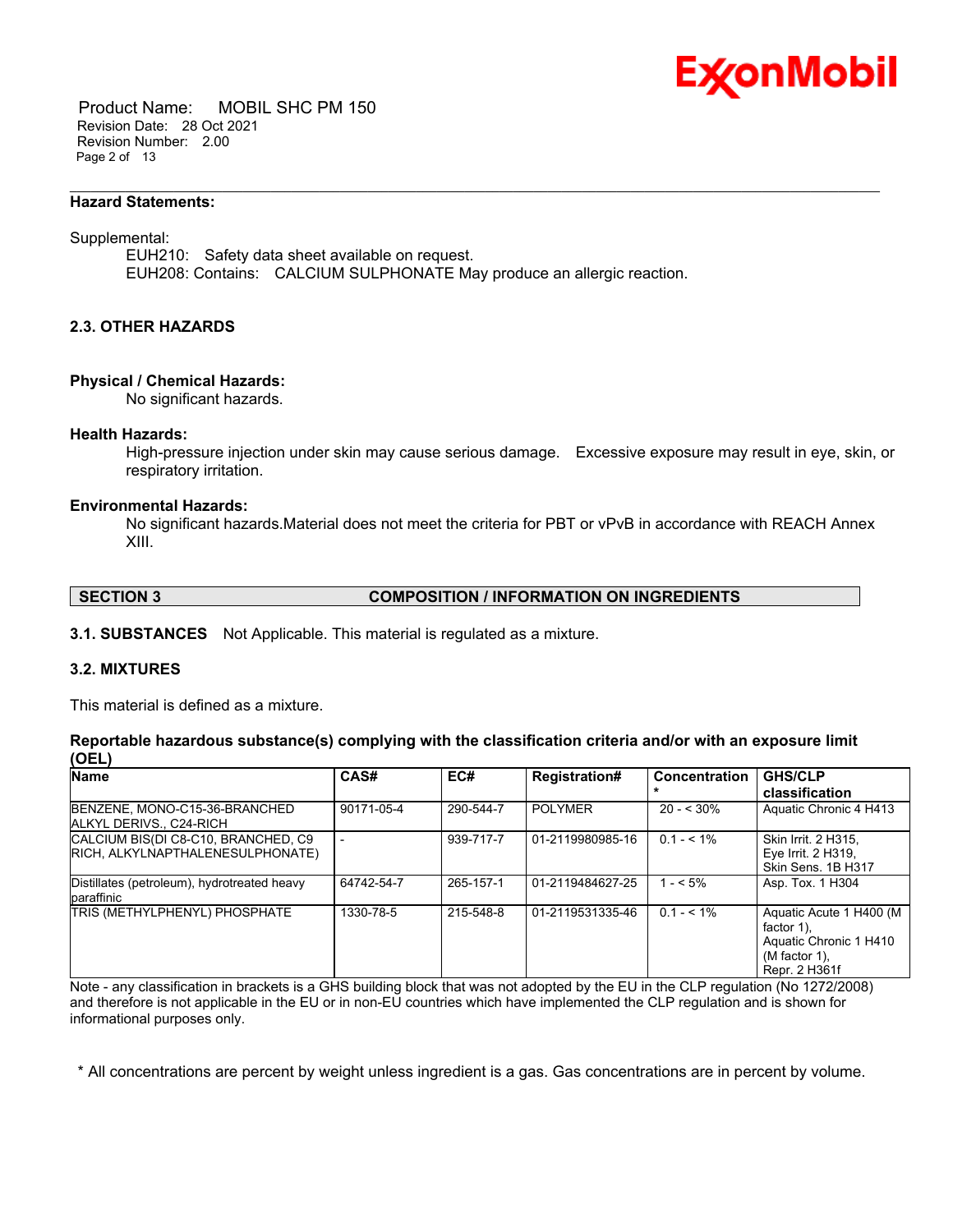

 Product Name: MOBIL SHC PM 150 Revision Date: 28 Oct 2021 Revision Number: 2.00 Page 3 of 13

Note: See SDS Section 16 for full text of hazard statements.

# **SECTION 4 FIRST AID MEASURES**

\_\_\_\_\_\_\_\_\_\_\_\_\_\_\_\_\_\_\_\_\_\_\_\_\_\_\_\_\_\_\_\_\_\_\_\_\_\_\_\_\_\_\_\_\_\_\_\_\_\_\_\_\_\_\_\_\_\_\_\_\_\_\_\_\_\_\_\_\_\_\_\_\_\_\_\_\_\_\_\_\_\_\_\_\_\_\_\_\_\_\_\_\_\_\_\_\_\_\_\_\_\_\_\_\_\_\_\_\_\_\_\_\_\_\_\_\_

#### **4.1. DESCRIPTION OF FIRST AID MEASURES**

#### **INHALATION**

Remove from further exposure. For those providing assistance, avoid exposure to yourself or others. Use adequate respiratory protection. If respiratory irritation, dizziness, nausea, or unconsciousness occurs, seek immediate medical assistance. If breathing has stopped, assist ventilation with a mechanical device or use mouth-to-mouth resuscitation.

# **SKIN CONTACT**

Wash contact areas with soap and water. If product is injected into or under the skin, or into any part of the body, regardless of the appearance of the wound or its size, the individual should be evaluated immediately by a physician as a surgical emergency. Even though initial symptoms from high pressure injection may be minimal or absent, early surgical treatment within the first few hours may significantly reduce the ultimate extent of injury.

# **EYE CONTACT**

Flush thoroughly with water. If irritation occurs, get medical assistance.

#### **INGESTION**

First aid is normally not required. Seek medical attention if discomfort occurs.

#### **4.2. MOST IMPORTANT SYMPTOMS AND EFFECTS, BOTH ACUTE AND DELAYED**

Local necrosis as evidenced by delayed onset of pain and tissue damage a few hours after injection.

### **4.3. INDICATION OF ANY IMMEDIATE MEDICAL ATTENTION AND SPECIAL TREATMENT NEEDED**

The need to have special means for providing specific and immediate medical treatment available in the workplace is not expected.

**SECTION 5 FIRE FIGHTING MEASURES**

### **5.1. EXTINGUISHING MEDIA**

**Suitable Extinguishing Media:** Use water fog, foam, dry chemical or carbon dioxide (CO2) to extinguish flames.

**Unsuitable Extinguishing Media:** Straight streams of water

#### **5.2. SPECIAL HAZARDS ARISING FROM THE SUBSTANCE OR MIXTURE**

**Hazardous Combustion Products:** Aldehydes, Incomplete combustion products, Oxides of carbon, Smoke, Fume, Sulphur oxides

### **5.3. ADVICE FOR FIRE FIGHTERS**

**Fire Fighting Instructions:** Evacuate area. Prevent run-off from fire control or dilution from entering streams, sewers or drinking water supply. Fire-fighters should use standard protective equipment and in enclosed spaces, self-contained breathing apparatus (SCBA). Use water spray to cool fire exposed surfaces and to protect personnel.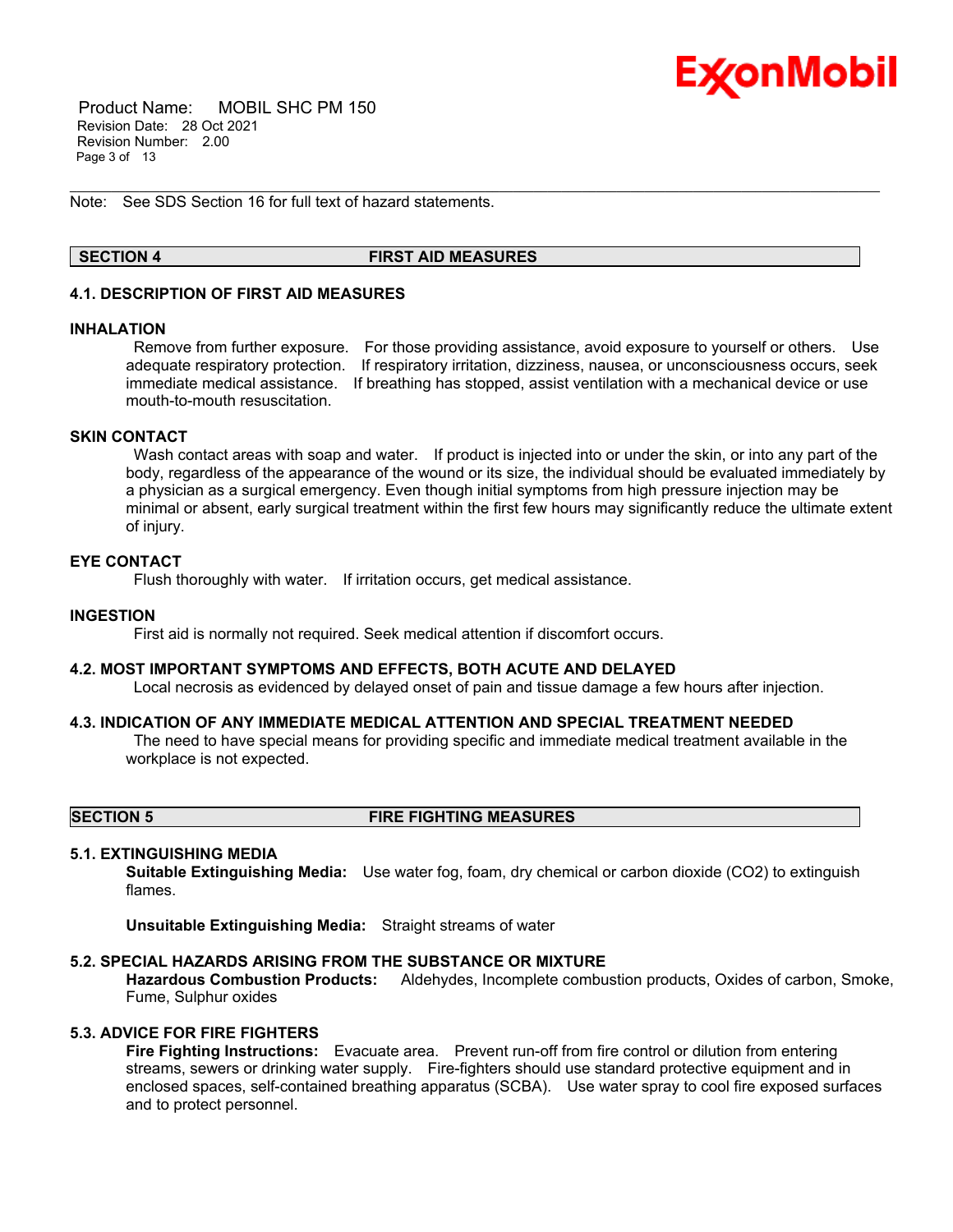

 Product Name: MOBIL SHC PM 150 Revision Date: 28 Oct 2021 Revision Number: 2.00 Page 4 of 13

### **FLAMMABILITY PROPERTIES**

**Flash Point [Method]:** >220°C (428°F) [ASTM D-92] **Upper/Lower Flammable Limits (Approximate volume % in air):** UEL: 7.0 LEL: 0.9 [Estimated] **Autoignition Temperature:** No data available

\_\_\_\_\_\_\_\_\_\_\_\_\_\_\_\_\_\_\_\_\_\_\_\_\_\_\_\_\_\_\_\_\_\_\_\_\_\_\_\_\_\_\_\_\_\_\_\_\_\_\_\_\_\_\_\_\_\_\_\_\_\_\_\_\_\_\_\_\_\_\_\_\_\_\_\_\_\_\_\_\_\_\_\_\_\_\_\_\_\_\_\_\_\_\_\_\_\_\_\_\_\_\_\_\_\_\_\_\_\_\_\_\_\_\_\_\_

# **SECTION 6 ACCIDENTAL RELEASE MEASURES**

#### **6.1. PERSONAL PRECAUTIONS, PROTECTIVE EQUIPMENT AND EMERGENCY PROCEDURES**

#### **NOTIFICATION PROCEDURES**

In the event of a spill or accidental release, notify relevant authorities in accordance with all applicable regulations.

### **PROTECTIVE MEASURES**

Avoid contact with spilled material. See Section 5 for fire fighting information. See the Hazard Identification Section for Significant Hazards. See Section 4 for First Aid Advice. See Section 8 for advice on the minimum requirements for personal protective equipment. Additional protective measures may be necessary, depending on the specific circumstances and/or the expert judgment of the emergency responders.

### **6.2. ENVIRONMENTAL PRECAUTIONS**

Large Spills: Dyke far ahead of liquid spill for later recovery and disposal. Prevent entry into waterways, sewers, basements or confined areas.

#### **6.3. METHODS AND MATERIAL FOR CONTAINMENT AND CLEANING UP**

**Land Spill:** Stop leak if you can do so without risk. Recover by pumping or with suitable absorbent.

**Water Spill:** Stop leak if you can do so without risk. Confine the spill immediately with booms. Warn other shipping. Remove from the surface by skimming or with suitable absorbents. Seek the advice of a specialist before using dispersants.

Water spill and land spill recommendations are based on the most likely spill scenario for this material; however, geographic conditions, wind, temperature, (and in the case of a water spill) wave and current direction and speed may greatly influence the appropriate action to be taken. For this reason, local experts should be consulted. Note: Local regulations may prescribe or limit action to be taken.

# **6.4. REFERENCES TO OTHER SECTIONS**

See Sections 8 and 13.

#### **SECTION 7 HANDLING AND STORAGE**

# **7.1. PRECAUTIONS FOR SAFE HANDLING**

Prevent small spills and leakage to avoid slip hazard. Material can accumulate static charges which may cause an electrical spark (ignition source). When the material is handled in bulk, an electrical spark could ignite any flammable vapors from liquids or residues that may be present (e.g., during switch-loading operations). Use proper bonding and/or earthing procedures. However, bonding and earthing may not eliminate the hazard from static accumulation. Consult local applicable standards for guidance. Additional references include American Petroleum Institute 2003 (Protection Against Ignitions Arising out of Static, Lightning and Stray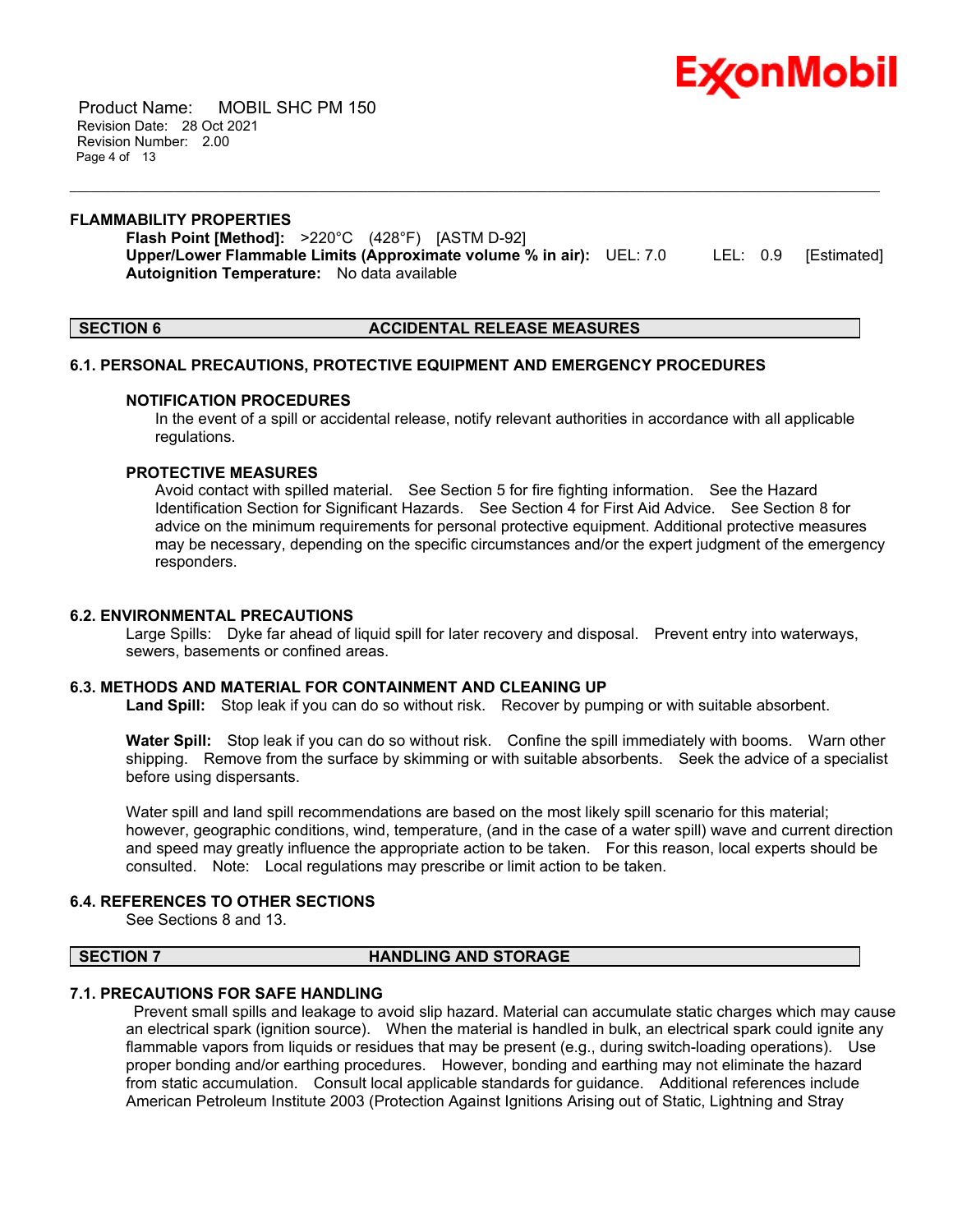

 Product Name: MOBIL SHC PM 150 Revision Date: 28 Oct 2021 Revision Number: 2.00 Page 5 of 13

> Currents) or National Fire Protection Agency 77 (Recommended Practice on Static Electricity) or CENELEC CLC/TR 50404 (Electrostatics - Code of practice for the avoidance of hazards due to static electricity).

\_\_\_\_\_\_\_\_\_\_\_\_\_\_\_\_\_\_\_\_\_\_\_\_\_\_\_\_\_\_\_\_\_\_\_\_\_\_\_\_\_\_\_\_\_\_\_\_\_\_\_\_\_\_\_\_\_\_\_\_\_\_\_\_\_\_\_\_\_\_\_\_\_\_\_\_\_\_\_\_\_\_\_\_\_\_\_\_\_\_\_\_\_\_\_\_\_\_\_\_\_\_\_\_\_\_\_\_\_\_\_\_\_\_\_\_\_

**Static Accumulator:** This material is a static accumulator.

# **7.2. CONDITIONS FOR SAFE STORAGE, INCLUDING ANY INCOMPATIBILITIES**

The type of container used to store the material may affect static accumulation and dissipation. Do not store in open or unlabelled containers.

### **7.3. SPECIFIC END USES**

Section 1 informs about identified end-uses. No industrial or sector specific guidance available.

# **SECTION 8 EXPOSURE CONTROLS / PERSONAL PROTECTION**

#### **8.1. CONTROL PARAMETERS**

# **EXPOSURE LIMIT VALUES**

#### **Exposure limits/standards (Note: Exposure limits are not additive)**

| <b>Substance Name</b>                 | Form      | Limit/Standard |                  | <b>Note</b> | <b>Source</b> |
|---------------------------------------|-----------|----------------|------------------|-------------|---------------|
| Distillates (petroleum), hydrotreated |           | TWA            | $5 \text{ mg/m}$ |             | <b>ACGIH</b>  |
| heavy paraffinic                      | Inhalable |                |                  |             |               |
|                                       | fraction. |                |                  |             |               |
| Distillates (petroleum), hydrotreated |           | TWA            | $5 \text{ mg/m}$ |             | <b>ACGIH</b>  |
| heavy paraffinic                      | Inhalable |                |                  |             |               |
|                                       | fraction. |                |                  |             |               |

 IE - Code of Practice for the Safety, Health and Welfare at Work (Chemical Agents) Regulations (2001-2015) and Safety, Health and Welfare at Work (Carcinogens) Regulations (2001-2019)

**Exposure limits/standards for materials that can be formed when handling this product:** When mists/aerosols can occur the following is recommended: 5 mg/m<sup>3</sup> - ACGIH TLV (inhalable fraction).

Note: Information about recommended monitoring procedures can be obtained from the relevant agency(ies)/institute(s):

| -IE  | Health and Safety Executive (HSE) |
|------|-----------------------------------|
| . UK | Health and Safety Executive (HSE) |

# **DERIVED NO EFFECT LEVEL (DNEL)/DERIVED MINIMAL EFFECT LEVEL (DMEL)**

# **Worker**

| <b>Substance Name</b>                 | Dermal    | <b>Inhalation</b>       |
|---------------------------------------|-----------|-------------------------|
| Distillates (petroleum), hydrotreated | <b>NA</b> | 5.4 mg/m3 DNEL, Chronic |
| heavy paraffinic                      |           | Exposure, Local Effects |

#### **Consumer**

| -----------                           |            |                              |      |
|---------------------------------------|------------|------------------------------|------|
| <b>Substance Name</b>                 | Dermal     | Inhalation                   | Oral |
| Distillates (petroleum), hydrotreated | <b>INA</b> | 1.2 mg/m3 DNEL, Chronic   NA |      |
| heavy paraffinic                      |            | LExposure, Local Effects     |      |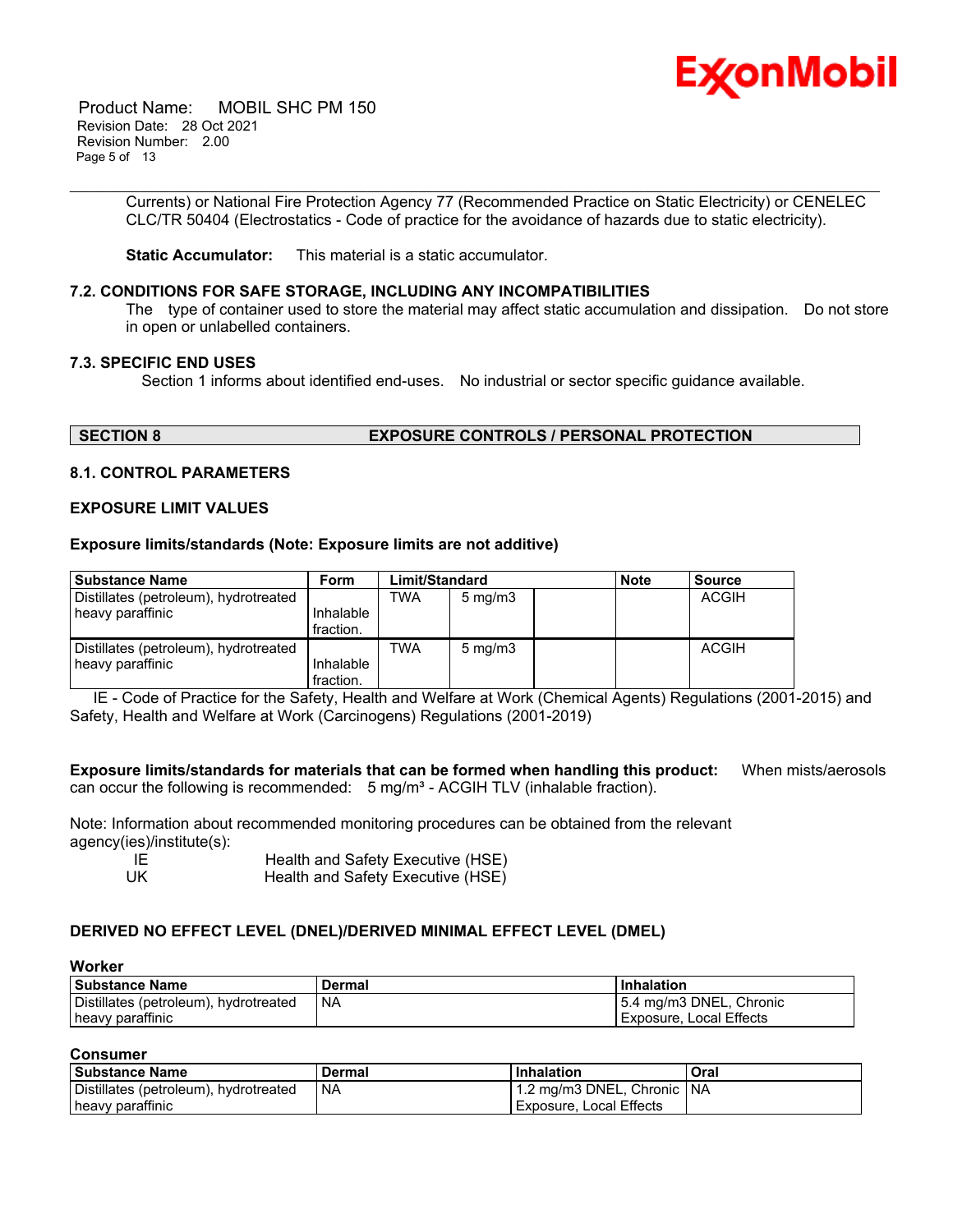

 Product Name: MOBIL SHC PM 150 Revision Date: 28 Oct 2021 Revision Number: 2.00 Page 6 of 13

Note: The Derived No Effect Level (DNEL) is an estimated safe level of exposure that is derived from toxicity data in accord with specific guidance within the REACH regulation. The DNEL may differ from an Occupational Exposure Limit (OEL) for the same chemical. OELs may be recommended by an individual company, a governmental regulatory body or an expert organization, such as the Scientific Committee for Occupational Exposure Limits (SCOEL) or the American Conference of Governmental Industrial Hygienists (ACGIH). OELs are considered to be safe exposure levels for a typical worker in an occupational setting for an 8-hour work shift, 40 hour work week, as a time weighted average (TWA) or a 15 minute short-term exposure limit (STEL). While also considered to be protective of health, OELs are derived by a process different from that of REACH.

\_\_\_\_\_\_\_\_\_\_\_\_\_\_\_\_\_\_\_\_\_\_\_\_\_\_\_\_\_\_\_\_\_\_\_\_\_\_\_\_\_\_\_\_\_\_\_\_\_\_\_\_\_\_\_\_\_\_\_\_\_\_\_\_\_\_\_\_\_\_\_\_\_\_\_\_\_\_\_\_\_\_\_\_\_\_\_\_\_\_\_\_\_\_\_\_\_\_\_\_\_\_\_\_\_\_\_\_\_\_\_\_\_\_\_\_\_

# **PREDICTED NO EFFECT CONCENTRATION (PNEC)**

| <b>Substance Name</b>                                                        | lAqua<br>lífresh<br>water) | lAqua<br>l(marine<br>water) | Aqua<br>l(intermittent<br>release) | Sewage<br><b>Itreatment</b><br>Iplant | <b>Sediment</b> | <b>Soil</b> | lOral<br>∣(secondary<br>(poisoning) |
|------------------------------------------------------------------------------|----------------------------|-----------------------------|------------------------------------|---------------------------------------|-----------------|-------------|-------------------------------------|
| <b>Distillates</b><br>$ $ (petroleum),<br>I hydrotreated heavv<br>paraffinic | <b>NA</b>                  | <b>INA</b>                  | <b>NA</b>                          | <b>INA</b>                            | <b>INA</b>      | <b>INA</b>  | $ 9.33 \text{ mg}$ / kg<br>(food)   |

# **8.2. EXPOSURE CONTROLS**

# **ENGINEERING CONTROLS**

The level of protection and types of controls necessary will vary depending upon potential exposure conditions. Control measures to consider:

No special requirements under ordinary conditions of use and with adequate ventilation.

# **PERSONAL PROTECTION**

Personal protective equipment selections vary based on potential exposure conditions such as applications, handling practices, concentration and ventilation. Information on the selection of protective equipment for use with this material, as provided below, is based upon intended, normal usage.

**Respiratory Protection:** If engineering controls do not maintain airborne contaminant concentrations at a level which is adequate to protect worker health, an approved respirator may be appropriate. Respirator selection, use, and maintenance must be in accordance with regulatory requirements, if applicable. Types of respirators to be considered for this material include:

No special requirements under ordinary conditions of use and with adequate ventilation.

For high airborne concentrations, use an approved supplied-air respirator, operated in positive pressure mode. Supplied air respirators with an escape bottle may be appropriate when oxygen levels are inadequate, gas/vapour warning properties are poor, or if air purifying filter capacity/rating may be exceeded.

**Hand Protection:** Any specific glove information provided is based on published literature and glove manufacturer data. Glove suitability and breakthrough time will differ depending on the specific use conditions. Contact the glove manufacturer for specific advice on glove selection and breakthrough times for your use conditions. Inspect and replace worn or damaged gloves. The types of gloves to be considered for this material include: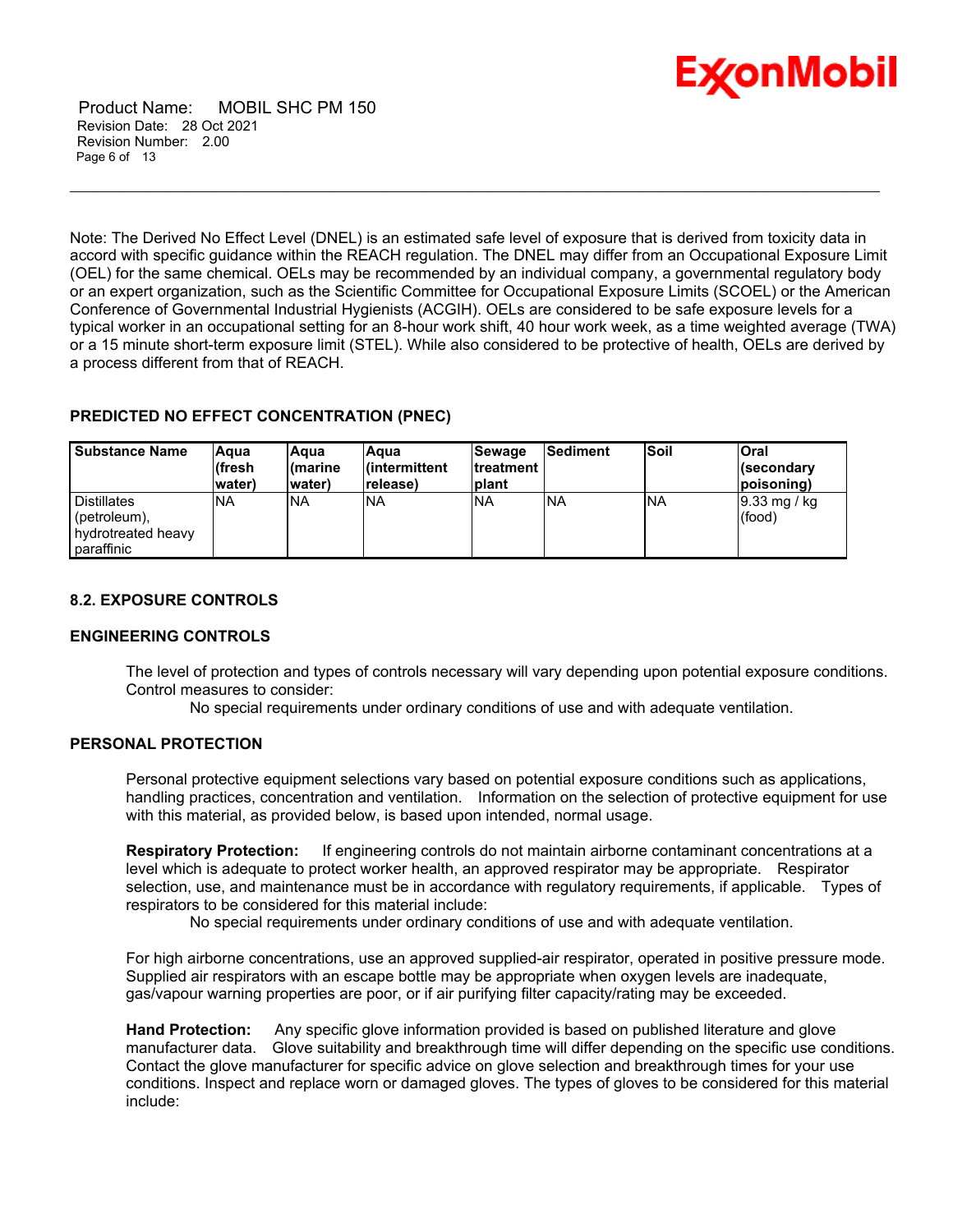

 Product Name: MOBIL SHC PM 150 Revision Date: 28 Oct 2021 Revision Number: 2.00 Page 7 of 13

No protection is ordinarily required under normal conditions of use.

**Eye Protection:** If contact is likely, safety glasses with side shields are recommended.

**Skin and Body Protection:** Any specific clothing information provided is based on published literature or manufacturer data. The types of clothing to be considered for this material include:

\_\_\_\_\_\_\_\_\_\_\_\_\_\_\_\_\_\_\_\_\_\_\_\_\_\_\_\_\_\_\_\_\_\_\_\_\_\_\_\_\_\_\_\_\_\_\_\_\_\_\_\_\_\_\_\_\_\_\_\_\_\_\_\_\_\_\_\_\_\_\_\_\_\_\_\_\_\_\_\_\_\_\_\_\_\_\_\_\_\_\_\_\_\_\_\_\_\_\_\_\_\_\_\_\_\_\_\_\_\_\_\_\_\_\_\_\_

No skin protection is ordinarily required under normal conditions of use. In accordance with good industrial hygiene practices, precautions should be taken to avoid skin contact.

**Specific Hygiene Measures:** Always observe good personal hygiene measures, such as washing after handling the material and before eating, drinking, and/or smoking. Routinely wash work clothing and protective equipment to remove contaminants. Discard contaminated clothing and footwear that cannot be cleaned. Practice good housekeeping.

# **ENVIRONMENTAL CONTROLS**

Comply with applicable environmental regulations limiting discharge to air, water and soil. Protect the environment by applying appropriate control measures to prevent or limit emissions.

### **SECTION 9 PHYSICAL AND CHEMICAL PROPERTIES**

**Note: Physical and chemical properties are provided for safety, health and environmental considerations only and may not fully represent product specifications. Contact the Supplier for additional information.**

# **9.1. INFORMATION ON BASIC PHYSICAL AND CHEMICAL PROPERTIES**

**Physical State:** Liquid **Colour:** Amber **Odour:** Characteristic **Odour Threshold:** No data available **pH:** Not technically feasible **Melting Point:** Not technically feasible **Freezing Point:** No data available **Initial Boiling Point / and Boiling Range:** > 260°C (500°F) [Estimated] **Flash Point [Method]:** >220°C (428°F) [ASTM D-92] **Evaporation Rate (n-butyl acetate = 1):** No data available **Flammability (Solid, Gas):** Not technically feasible **Upper/Lower Flammable Limits (Approximate volume % in air):** UEL: 7.0 LEL: 0.9 [Estimated] **Vapour Pressure:** < 0.013 kPa (0.1 mm Hg) at 20 °C [Estimated] **Vapour Density (Air = 1):** > 2 at 101 kPa [Estimated] **Relative Density (at 15 °C):** 0.86 [test method unavailable] **Solubility(ies): water** Negligible **Partition coefficient (n-Octanol/Water Partition Coefficient):** > 3.5 [Estimated] **Autoignition Temperature:** No data available **Decomposition Temperature:** No data available **Viscosity:** 157.5 cSt (157.5 mm2/sec) at 40ºC | 18.9 cSt (18.9 mm2/sec) at 100°C [test method unavailable] **Explosive Properties:** None **Oxidizing Properties:** None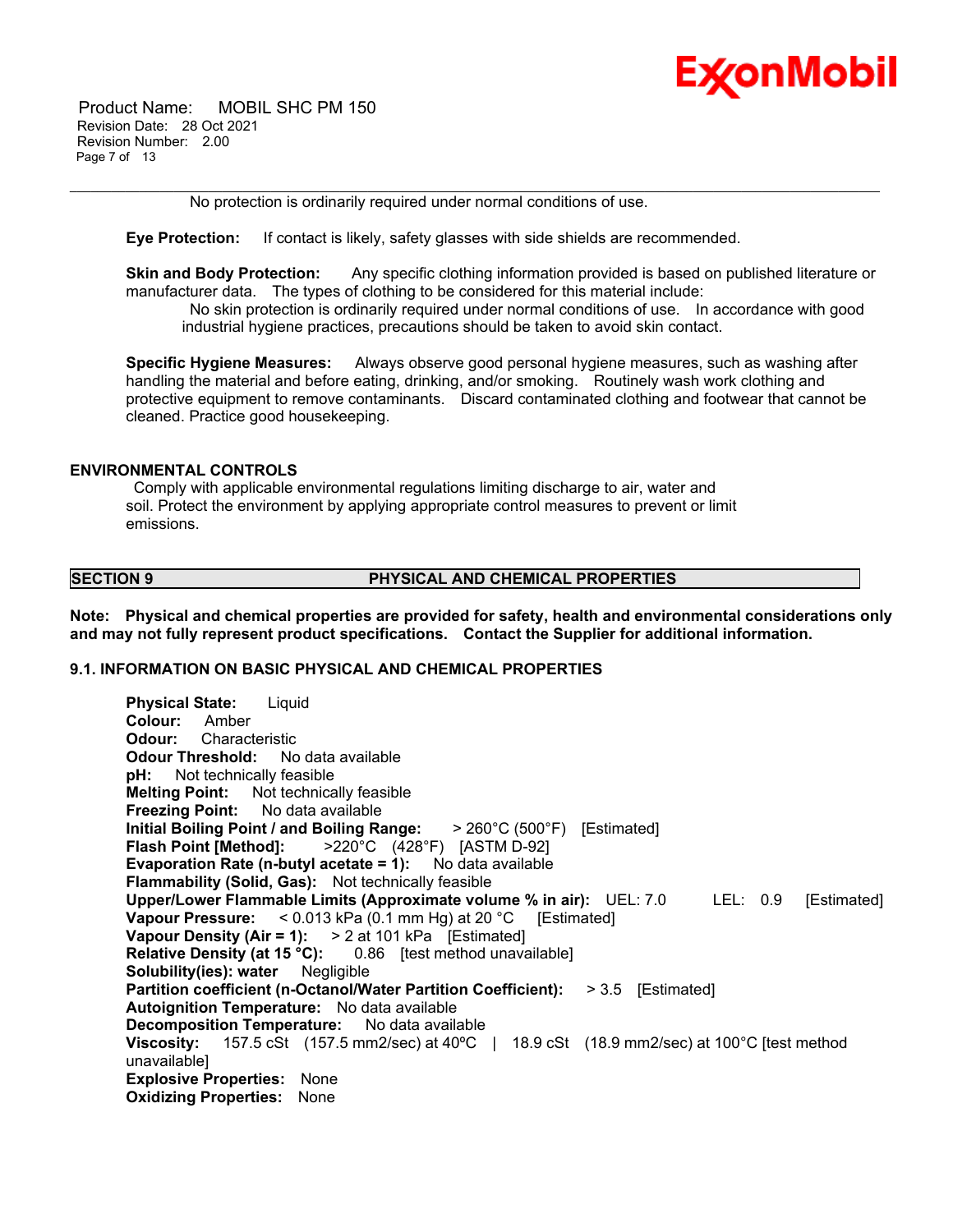

 Product Name: MOBIL SHC PM 150 Revision Date: 28 Oct 2021 Revision Number: 2.00 Page 8 of 13

# **9.2. OTHER INFORMATION**

**Pour Point:**  $-39^{\circ}C$   $(-38^{\circ}F)$  [test method unavailable]

### **SECTION 10 STABILITY AND REACTIVITY**

\_\_\_\_\_\_\_\_\_\_\_\_\_\_\_\_\_\_\_\_\_\_\_\_\_\_\_\_\_\_\_\_\_\_\_\_\_\_\_\_\_\_\_\_\_\_\_\_\_\_\_\_\_\_\_\_\_\_\_\_\_\_\_\_\_\_\_\_\_\_\_\_\_\_\_\_\_\_\_\_\_\_\_\_\_\_\_\_\_\_\_\_\_\_\_\_\_\_\_\_\_\_\_\_\_\_\_\_\_\_\_\_\_\_\_\_\_

**10.1. REACTIVITY:** See sub-sections below.

**10.2. CHEMICAL STABILITY:** Material is stable under normal conditions.

**10.3. POSSIBILITY OF HAZARDOUS REACTIONS:** Hazardous polymerization will not occur.

**10.4. CONDITIONS TO AVOID:** Excessive heat. High energy sources of ignition.

**10.5. INCOMPATIBLE MATERIALS:** Strong oxidisers

**10.6. HAZARDOUS DECOMPOSITION PRODUCTS:** Material does not decompose at ambient temperatures.

### **SECTION 11 TOXICOLOGICAL INFORMATION**

# **11.1. INFORMATION ON TOXICOLOGICAL EFFECTS**

| <b>Hazard Class</b>                                               | <b>Conclusion / Remarks</b>                                                                        |  |  |
|-------------------------------------------------------------------|----------------------------------------------------------------------------------------------------|--|--|
| Inhalation                                                        |                                                                                                    |  |  |
| Acute Toxicity: No end point data for<br>lmaterial.               | Minimally Toxic. Based on assessment of the components.                                            |  |  |
| Irritation: No end point data for material.                       | Negligible hazard at ambient/normal handling temperatures.                                         |  |  |
| Ingestion                                                         |                                                                                                    |  |  |
| Acute Toxicity: No end point data for<br>material.                | Minimally Toxic. Based on assessment of the components.                                            |  |  |
| <b>Skin</b>                                                       |                                                                                                    |  |  |
| Acute Toxicity: No end point data for<br>material.                | Minimally Toxic. Based on assessment of the components.                                            |  |  |
| Skin Corrosion/Irritation: No end point data<br>for material.     | Negligible irritation to skin at ambient temperatures. Based on<br>assessment of the components.   |  |  |
| Eye                                                               |                                                                                                    |  |  |
| Serious Eye Damage/Irritation: No end point<br>data for material. | May cause mild, short-lasting discomfort to eyes. Based on<br>assessment of the components.        |  |  |
| <b>Sensitisation</b>                                              |                                                                                                    |  |  |
| Respiratory Sensitization: No end point data<br>for material.     | Not expected to be a respiratory sensitizer.                                                       |  |  |
| Skin Sensitization: No end point data for<br>lmaterial.           | Not expected to be a skin sensitizer. Based on assessment of the<br>components.                    |  |  |
| Aspiration: Data available.                                       | Not expected to be an aspiration hazard. Based on physico-<br>chemical properties of the material. |  |  |
| Germ Cell Mutagenicity: No end point data<br>lfor material.       | Not expected to be a germ cell mutagen. Based on assessment of<br>the components.                  |  |  |
| Carcinogenicity: No end point data for<br>material.               | Not expected to cause cancer. Based on assessment of the<br>components.                            |  |  |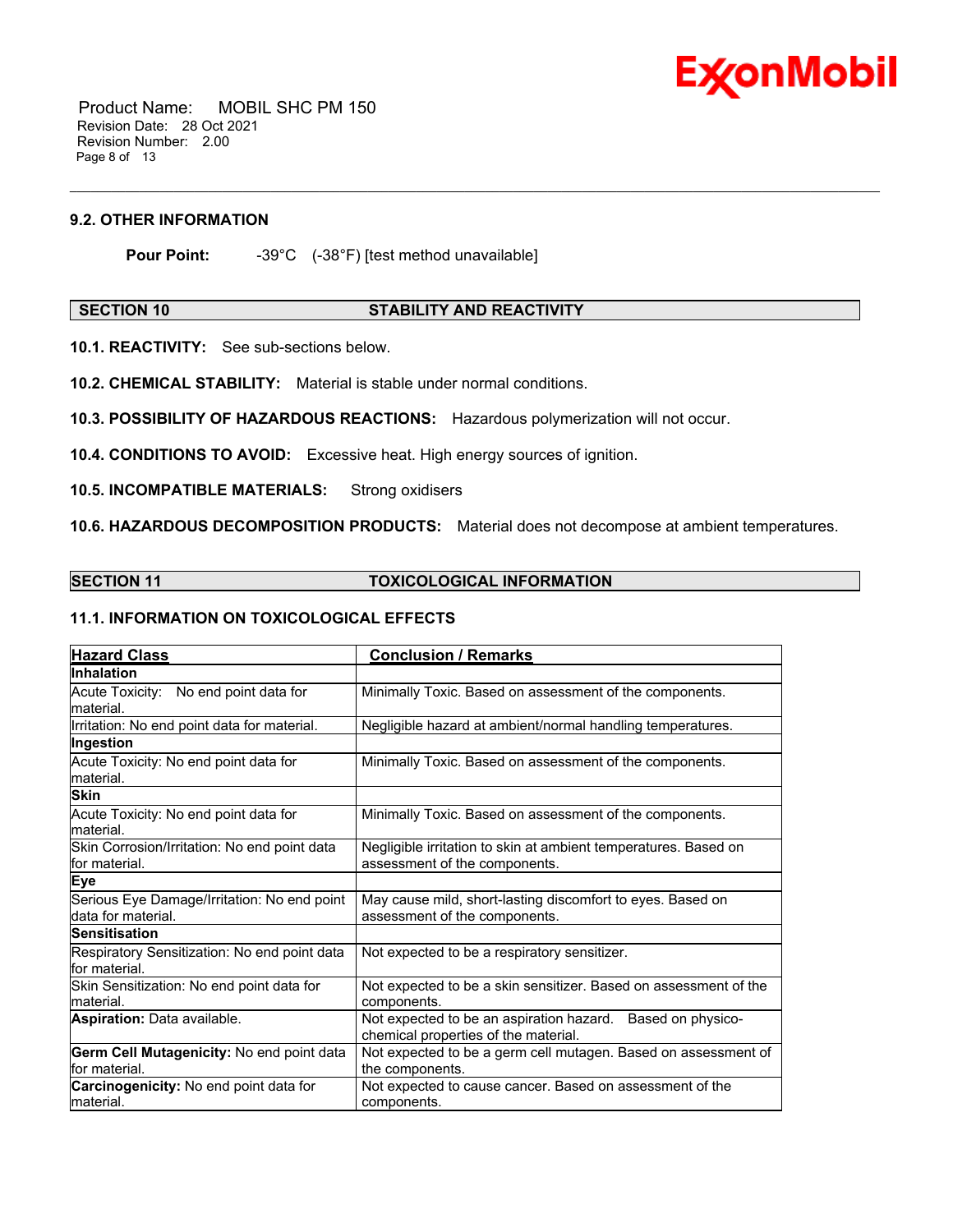

 Product Name: MOBIL SHC PM 150 Revision Date: 28 Oct 2021 Revision Number: 2.00 Page 9 of 13

| <b>Reproductive Toxicity:</b> No end point data       | Contains a substance that may be a reproductive toxicant. Based                                                   |
|-------------------------------------------------------|-------------------------------------------------------------------------------------------------------------------|
| for material.                                         | on assessment of the components.                                                                                  |
| Lactation: No end point data for material.            | Not expected to cause harm to breast-fed children.                                                                |
| Specific Target Organ Toxicity (STOT)                 |                                                                                                                   |
| Single Exposure: No end point data for<br>Imaterial.  | Not expected to cause organ damage from a single exposure.                                                        |
| Repeated Exposure: No end point data for<br>material. | Not expected to cause organ damage from prolonged or repeated<br>exposure. Based on assessment of the components. |

# **OTHER INFORMATION**

# **For the product itself:**

Component concentrations in this formulation would not be expected to cause skin sensitization, based on tests of the components, this formulation, or similar formulations.

### **Contains:**

Synthetic base oils: Not expected to cause significant health effects under conditions of normal use, based on laboratory studies with the same or similar materials. Not mutagenic or genotoxic. Not sensitising in test animals and humans. Tricresyl phosphate (TCP): TCP (<9% ortho isomer) administered to rats by oral gavage in a onegeneration reproduction/developmental toxicology study adversely affected both males and females. TCP-treated male rats had decreased sperm concentration and motility, abnormal sperm morphology and adverse histologic changes in the testes and epididymides. Adverse histologic changes were also observed in the ovaries of TCP-treated female rats. The percent of sperm-positive females littering was significantly reduced in the TCP-treatment groups with only one of twenty females in the high dose group delivering young . Developmental parameters were unaffected by TCP exposure. Impaired fertility and decreased sperm motility following TCP treatment have also been reported in a reproduction toxicity study in mice.

# **SECTION 12 ECOLOGICAL INFORMATION**

The information given is based on data for the material, components of the material, or for similar materials, through the application of bridging principals.

# **12.1. TOXICITY**

Material -- Not expected to be harmful to aquatic organisms.

# **12.2. PERSISTENCE AND DEGRADABILITY**

#### **Biodegradation:**

 A component -- Expected to be inherently biodegradable Base oil component -- Expected to be persistent.

# **12.3. BIOACCUMULATIVE POTENTIAL** Not determined.

#### **12.4. MOBILITY IN SOIL**

 Majority of components -- Low solubility and floats and is expected to migrate from water to the land. Expected to partition to sediment and wastewater solids.

# **12.5. PERSISTENCE, BIOACCUMULATION AND TOXICITY FOR SUBSTANCE(S)**

Material does not meet the Reach Annex XIII criteria for PBT or vPvB.

# **12.6. OTHER ADVERSE EFFECTS**

No adverse effects are expected.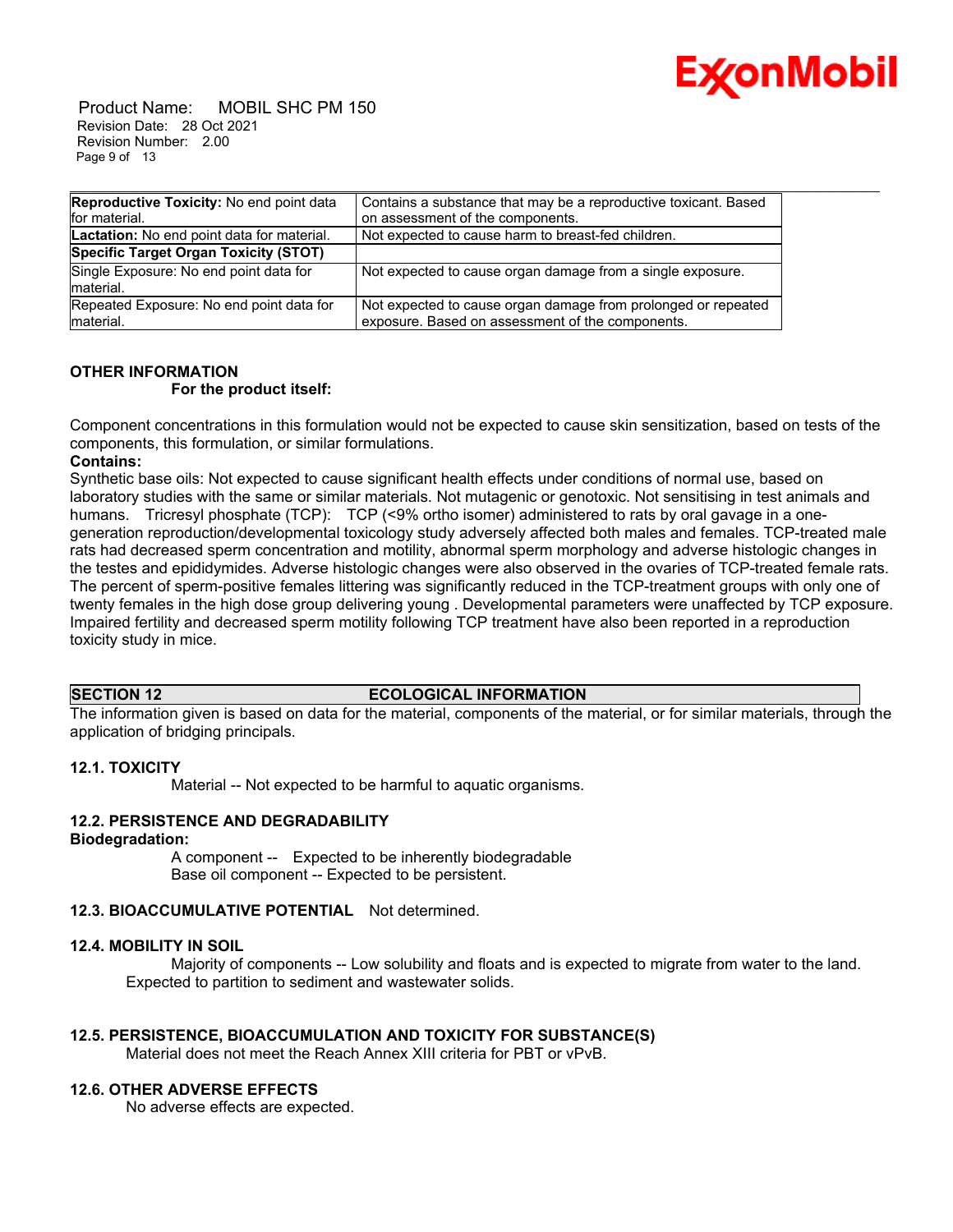

 Product Name: MOBIL SHC PM 150 Revision Date: 28 Oct 2021 Revision Number: 2.00 Page 10 of 13

#### **SECTION 13 DISPOSAL CONSIDERATIONS**

\_\_\_\_\_\_\_\_\_\_\_\_\_\_\_\_\_\_\_\_\_\_\_\_\_\_\_\_\_\_\_\_\_\_\_\_\_\_\_\_\_\_\_\_\_\_\_\_\_\_\_\_\_\_\_\_\_\_\_\_\_\_\_\_\_\_\_\_\_\_\_\_\_\_\_\_\_\_\_\_\_\_\_\_\_\_\_\_\_\_\_\_\_\_\_\_\_\_\_\_\_\_\_\_\_\_\_\_\_\_\_\_\_\_\_\_\_

Disposal recommendations based on material as supplied. Disposal must be in accordance with current applicable laws and regulations, and material characteristics at time of disposal.

# **13.1. WASTE TREATMENT METHODS**

Product is suitable for burning in an enclosed controlled burner for fuel value or disposal by supervised incineration at very high temperatures to prevent formation of undesirable combustion products.

#### **European Waste Code:** 13 02 06\*

NOTE: These codes are assigned based upon the most common uses for this material and may not reflect contaminants resulting from actual use. Waste producers need to assess the actual process used when generating the waste and its contaminants in order to assign the proper waste disposal code(s).

This material is considered as hazardous waste pursuant to Directive 91/689/EEC on hazardous waste, and subject to the provisions of that Directive unless Article 1(5) of that Directive applies.

**Empty Container Warning** Empty Container Warning (where applicable): Empty containers may contain residue and can be dangerous. Do not attempt to refill or clean containers without proper instructions. Empty drums should be completely drained and safely stored until appropriately reconditioned or disposed. Empty containers should be taken for recycling, recovery, or disposal through suitably qualified or licensed contractor and in accordance with governmental regulations. DO NOT PRESSURISE, CUT, WELD, BRAZE, SOLDER, DRILL, GRIND, OR EXPOSE SUCH CONTAINERS TO HEAT, FLAME, SPARKS, STATIC ELECTRICITY, OR OTHER SOURCES OF IGNITION. THEY MAY EXPLODE AND CAUSE INJURY OR DEATH.

# **SECTION 14 TRANSPORT INFORMATION**

**LAND (ADR/RID): 14.1-14.6** Not Regulated for Land Transport

**INLAND WATERWAYS (ADN): 14.1-14.6** Not Regulated for Inland Waterways Transport

**SEA (IMDG): 14.1-14.6** Not Regulated for Sea Transport according to IMDG-Code

# **SEA (MARPOL 73/78 Convention - Annex II):**

- **14.7. Transport in bulk according to Annex II of MARPOL 73/78 and the IBC Code** Not classified according to Annex II
- **AIR (IATA): 14.1-14.6** Not Regulated for Air Transport

**SECTION 15 REGULATORY INFORMATION**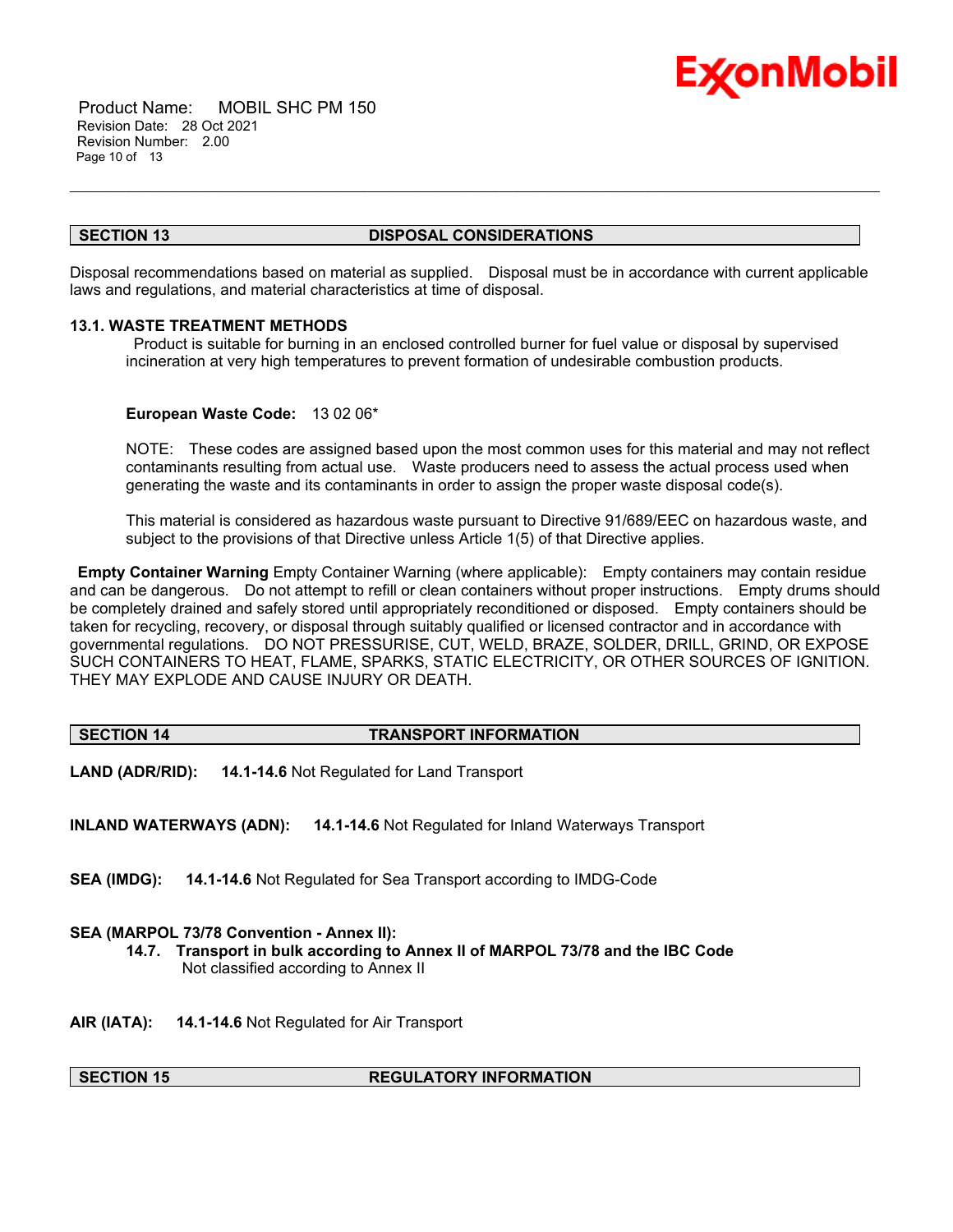

 Product Name: MOBIL SHC PM 150 Revision Date: 28 Oct 2021 Revision Number: 2.00 Page 11 of 13

# **REGULATORY STATUS AND APPLICABLE LAWS AND REGULATIONS**

**Listed or exempt from listing/notification on the following chemical inventories :** AIIC, DSL, ENCS, IECSC, ISHL, KECI, TCSI, TSCA

\_\_\_\_\_\_\_\_\_\_\_\_\_\_\_\_\_\_\_\_\_\_\_\_\_\_\_\_\_\_\_\_\_\_\_\_\_\_\_\_\_\_\_\_\_\_\_\_\_\_\_\_\_\_\_\_\_\_\_\_\_\_\_\_\_\_\_\_\_\_\_\_\_\_\_\_\_\_\_\_\_\_\_\_\_\_\_\_\_\_\_\_\_\_\_\_\_\_\_\_\_\_\_\_\_\_\_\_\_\_\_\_\_\_\_\_\_

 **Special Cases:**

| Inventory    | $\sim$ $\sim$ $\sim$ |
|--------------|----------------------|
| ----         | Jlalu:               |
| <b>NZIOC</b> | Not<br>determined    |

# **15.1. SAFETY, HEALTH AND ENVIRONMENTAL REGULATIONS/LEGISLATION SPECIFIC FOR THE SUBSTANCE OR MIXTURE**

### **Applicable EU Directives and Regulations:**

 1907/2006 [... on the Registration, Evaluation, Authorisation and Restriction of Chemicals ... and amendments thereto] 1272/2008 [on classification, labelling and packaging of substances and mixtures.. and amendments thereto]

# **REACH Restrictions on the manufacturing, placing on the market and use of certain dangerous substances, mixtures and articles (Annex XVII):**

The following entries of Annex XVII may be considered for this product: None

# **15.2. CHEMICAL SAFETY ASSESSMENT**

**REACH Information:** A Chemical Safety Assessment has been carried out for one or more substances present in the material.

### **SECTION 16 OTHER INFORMATION**

**REFERENCES:** Sources of information used in preparing this SDS included one or more of the following: results from in house or supplier toxicology studies, CONCAWE Product Dossiers, publications from other trade associations, such as the EU Hydrocarbon Solvents REACH Consortium, U.S. HPV Program Robust Summaries, the EU IUCLID Data Base, U.S. NTP publications, and other sources, as appropriate.

List of abbreviations and acronyms that could be (but not necessarily are) used in this safety data sheet:

| Acronym          | <b>Full text</b>                                                                              |
|------------------|-----------------------------------------------------------------------------------------------|
| N/A              | Not applicable                                                                                |
| N/D              | Not determined                                                                                |
| NE.              | Not established                                                                               |
| VOC.             | Volatile Organic Compound                                                                     |
| AIIC             | Australian Inventory of Industrial Chemicals                                                  |
| <b>AIHA WEEL</b> | American Industrial Hygiene Association Workplace Environmental Exposure Limits               |
| ASTM             | ASTM International, originally known as the American Society for Testing and Materials (ASTM) |
| <b>DSL</b>       | Domestic Substance List (Canada)                                                              |
| <b>EINECS</b>    | European Inventory of Existing Commercial Substances                                          |
| <b>ELINCS</b>    | European List of Notified Chemical Substances                                                 |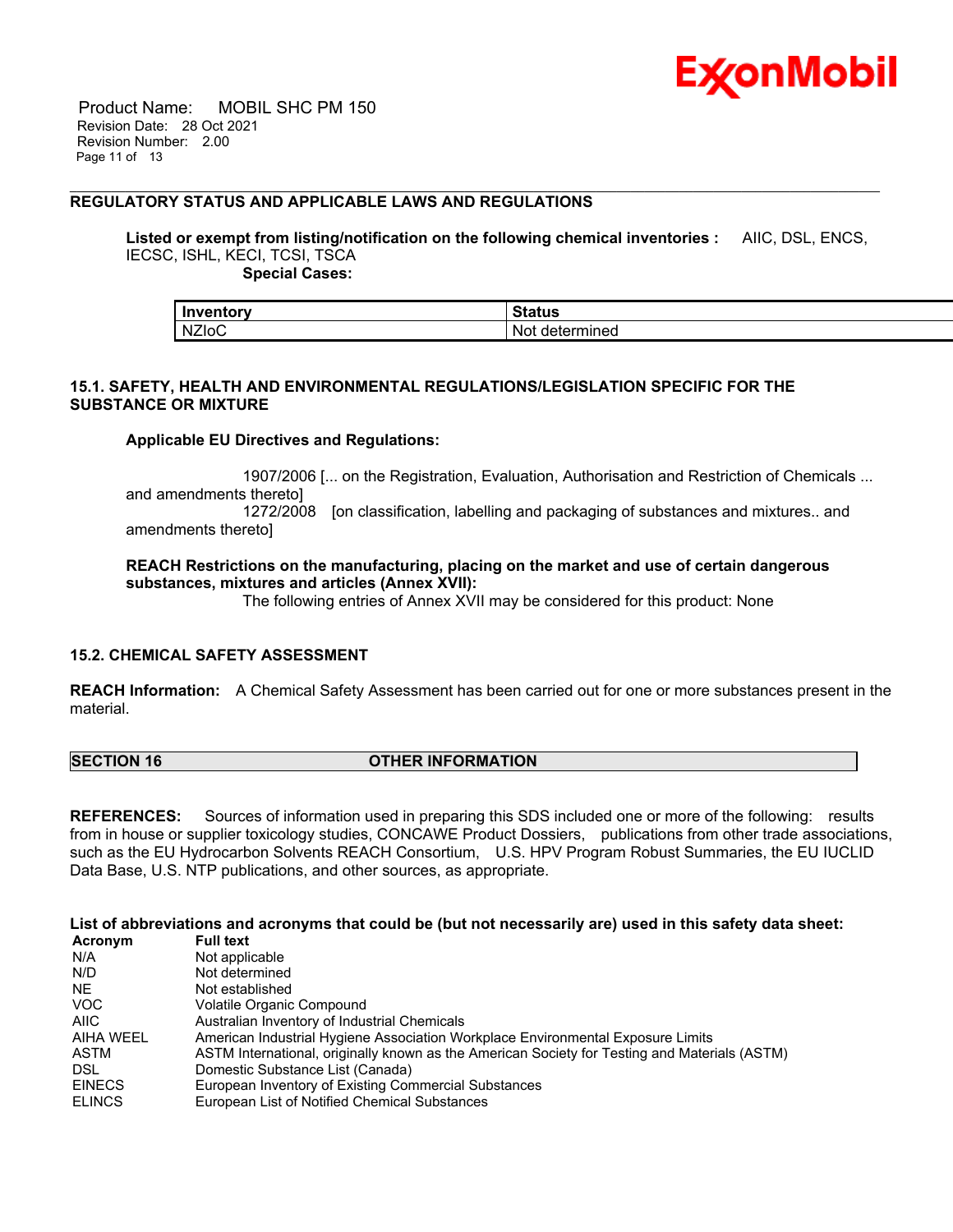

 Product Name: MOBIL SHC PM 150 Revision Date: 28 Oct 2021 Revision Number: 2.00 Page 12 of 13

| <b>ENCS</b>  | Existing and new Chemical Substances (Japanese inventory)                                        |
|--------------|--------------------------------------------------------------------------------------------------|
| <b>IECSC</b> | Inventory of Existing Chemical Substances in China                                               |
| KECI         | Korean Existing Chemicals Inventory                                                              |
| <b>NDSL</b>  | Non-Domestic Substances List (Canada)                                                            |
| <b>NZIOC</b> | New Zealand Inventory of Chemicals                                                               |
| <b>PICCS</b> | Philippine Inventory of Chemicals and Chemical Substances                                        |
| <b>TLV</b>   | Threshold Limit Value (American Conference of Governmental Industrial Hygienists)                |
| <b>TSCA</b>  | Toxic Substances Control Act (U.S. inventory)                                                    |
| <b>UVCB</b>  | Substances of Unknown or Variable composition, Complex reaction products or Biological materials |
| LC.          | Lethal Concentration                                                                             |
| LD.          | Lethal Dose                                                                                      |
| LL.          | Lethal Loading                                                                                   |
| EC.          | <b>Effective Concentration</b>                                                                   |
| EL           | Effective Loading                                                                                |
| <b>NOEC</b>  | No Observable Effect Concentration                                                               |
| <b>NOELR</b> | No Observable Effect Loading Rate                                                                |
|              |                                                                                                  |

\_\_\_\_\_\_\_\_\_\_\_\_\_\_\_\_\_\_\_\_\_\_\_\_\_\_\_\_\_\_\_\_\_\_\_\_\_\_\_\_\_\_\_\_\_\_\_\_\_\_\_\_\_\_\_\_\_\_\_\_\_\_\_\_\_\_\_\_\_\_\_\_\_\_\_\_\_\_\_\_\_\_\_\_\_\_\_\_\_\_\_\_\_\_\_\_\_\_\_\_\_\_\_\_\_\_\_\_\_\_\_\_\_\_\_\_\_

**KEY TO THE H-CODES CONTAINED IN SECTION 3 OF THIS DOCUMENT (for information only):** Asp. Tox. 1 H304: May be fatal if swallowed and enters airways; Aspiration, Cat 1 Skin Irrit. 2 H315: Causes skin irritation; Skin Corr/Irritation, Cat 2 Skin Sens. 1 H317: May cause allergic skin reaction; Skin Sensitization, Cat 1 Eye Irrit. 2 H319: Causes serious eye irritation; Serious Eye Damage/Irr, Cat 2 Repr. 2 H361f: Suspected of damaging fertility; Repro Tox, Cat 2 (Fertility) Aquatic Acute 1 H400: Very toxic to aquatic life; Acute Env Tox, Cat 1 Aquatic Chronic 1 H410: Very toxic to aquatic life with long lasting effects; Chronic Env Tox, Cat 1 Aquatic Chronic 4 H413: May cause long lasting harmful effects to aquatic life; Chronic Env Tox, Cat 4

# **THIS SAFETY DATA SHEET CONTAINS THE FOLLOWING REVISIONS:**

No revision information

The information and recommendations contained herein are, to the best of ExxonMobil's knowledge and belief, accurate and reliable as of the date issued. You can contact ExxonMobil to insure that this document is the most current available from ExxonMobil. The information and recommendations are offered for the user's consideration and examination. It is the user's responsibility to satisfy itself that the product is suitable for the intended use. If buyer repackages this product, it is the user's responsibility to insure proper health, safety and other necessary information is included with and/or on the container. Appropriate warnings and safe-handling procedures should be provided to handlers and users. Alteration of this document is strictly prohibited. Except to the extent required by law, republication or retransmission of this document, in whole or in part, is not permitted. The term, "ExxonMobil" is used for convenience, and may include any one or more of ExxonMobil Chemical Company, Exxon Mobil Corporation, or any affiliates in which they directly or indirectly hold any interest.

-----------------------------------------------------------------------------------------------------------------------------------------------------

Internal Use Only MHC: 0B, 0B, 0, 0, 0, 0 **PPEC: A** 

DGN: 2008114XIE (546842)

-----------------------------------------------------------------------------------------------------------------------------------------------------

-----------------------------------------------------------------------------------------------------------------------------------------------------